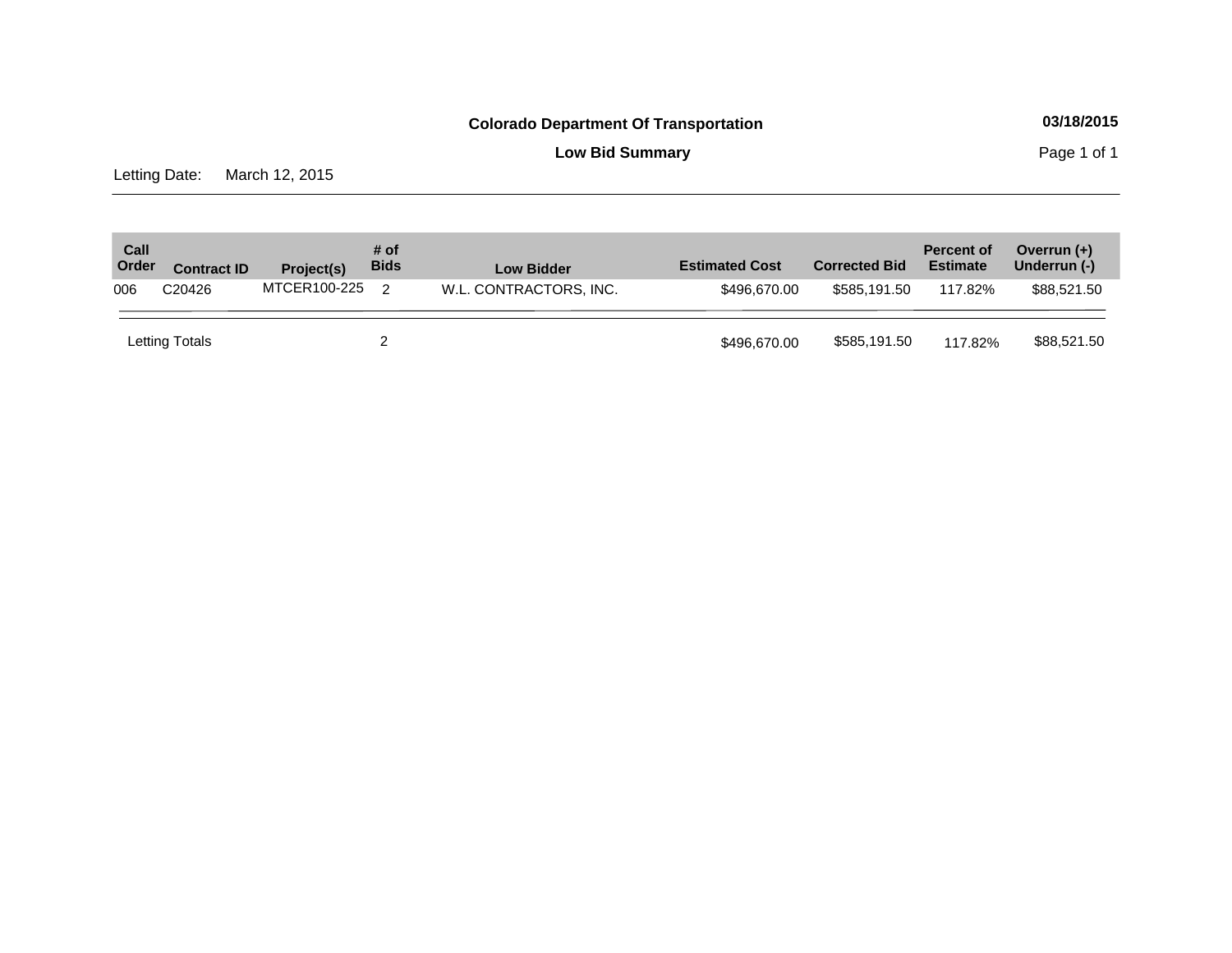|               |                |              | <b>Colorado Department Of Transportation</b> | 03/18/2015 |                                                               |  |
|---------------|----------------|--------------|----------------------------------------------|------------|---------------------------------------------------------------|--|
|               |                | Page 1 of 1  |                                              |            |                                                               |  |
| Letting No:   | 20150312       | Contract ID: | C <sub>20426</sub>                           |            | Project(s): MTCER100-225                                      |  |
| Letting Date: | March 12, 2015 | Region:      |                                              |            |                                                               |  |
| Letting Time: | 10:00 AM       |              | Contract Time: 85 WORKING DAYS               |            | Counties: DOUGLAS, REGION<br>1, JEFFERSON,<br><b>REGION 1</b> |  |

Contract Description:

| Rank | <b>Vendor ID</b> | <b>Vendor Name</b>         | <b>Total Bid</b> | <b>Percent Of</b><br><b>Low Bid</b> | <b>Percent Of</b><br><b>Estimate</b> |
|------|------------------|----------------------------|------------------|-------------------------------------|--------------------------------------|
| 0    | -EST-            | <b>Engineer's Estimate</b> | \$496,670.00     | 84.87%                              | 100.00%                              |
|      | 697A             | W.L. CONTRACTORS, INC.     | \$585,191.50     | 100.00%                             | 117.82%                              |
|      | 1465A            | TK CONSTRUCTION US, LLC    | \$608,913.81     | 104.05%                             | 122.60%                              |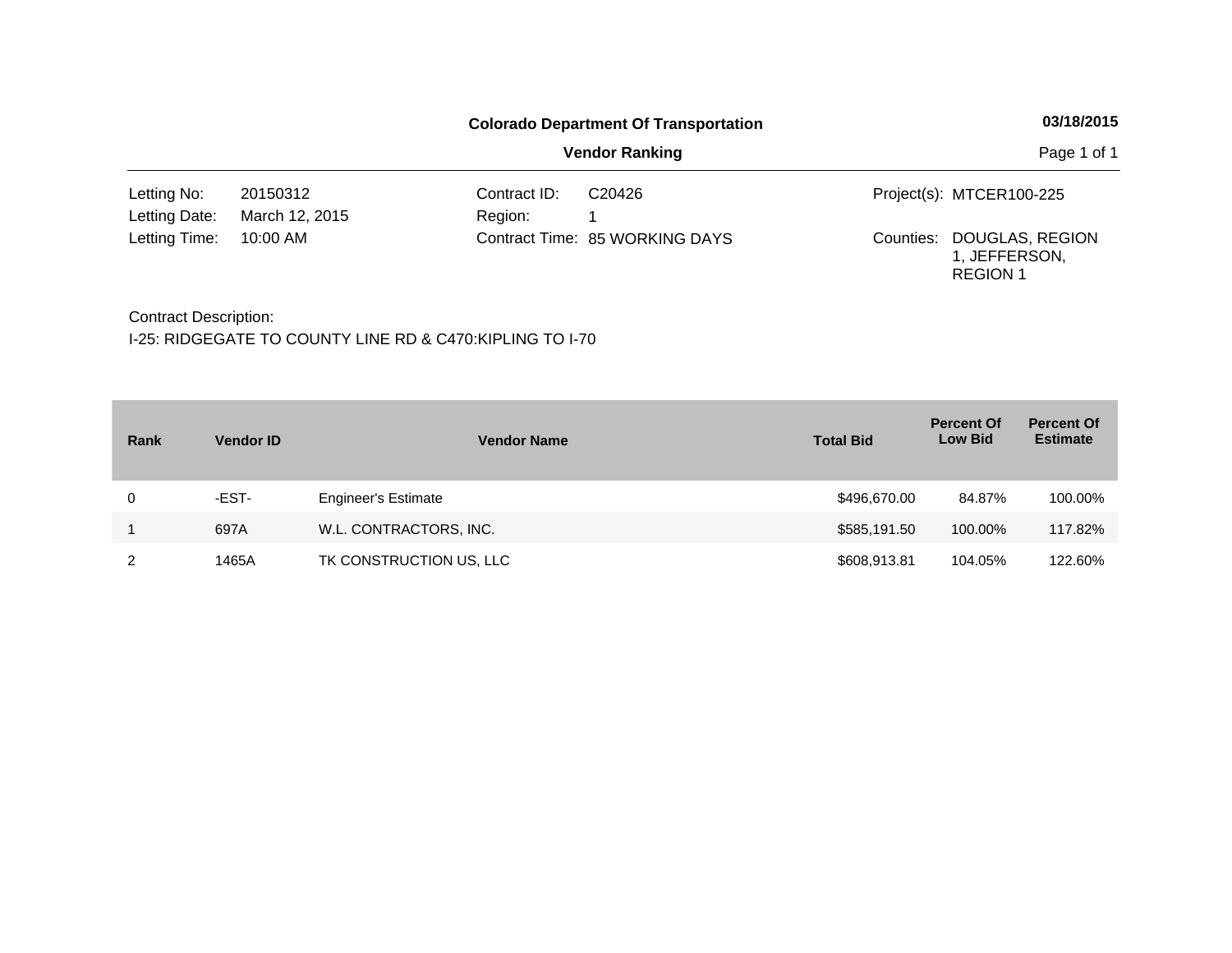|                                               |                |                                                                           |                                        |              |             | <b>Tabulation of Bids</b>                 |                     |                                                |                     |                                                        | Page 1 of 3         |  |
|-----------------------------------------------|----------------|---------------------------------------------------------------------------|----------------------------------------|--------------|-------------|-------------------------------------------|---------------------|------------------------------------------------|---------------------|--------------------------------------------------------|---------------------|--|
| Letting No:<br>Letting Date:<br>Letting Time: |                | 20150312<br>March 12, 2015<br>10:00 AM                                    | Contract ID:<br>C20426<br>Region:<br>1 |              |             |                                           |                     |                                                | Counties:           | DOUGLAS,<br>REGION 1,<br>JEFFERSON,<br><b>REGION 1</b> |                     |  |
|                                               |                |                                                                           |                                        |              |             | $(0)$ -EST-<br><b>Engineer's Estimate</b> |                     | $(1)$ 697A<br><b>W.L. CONTRACTORS,</b><br>INC. |                     | (2) 1465A<br>TK CONSTRUCTION US,<br><b>LLC</b>         |                     |  |
| <b>Item Code</b>                              |                | <b>Description</b>                                                        |                                        |              | Quantity    | <b>Unit Price</b>                         | <b>Amount</b>       | <b>Unit Price</b>                              | Amount              | <b>Unit Price</b>                                      | Amount              |  |
| <b>SECTION:</b>                               | 0001           | <b>BID ITEMS</b>                                                          |                                        |              |             |                                           |                     |                                                | LCC:                |                                                        |                     |  |
|                                               |                | 202-00750 Removal of Luminaire                                            |                                        |              | 67.000 EACH | 50.00000                                  | 3,350.00            |                                                | 255.00000 17,085.00 | 205.22000 13,749.74                                    |                     |  |
| 202-00800                                     | <b>Bracket</b> | Removal of Overpass Mounted Sign                                          |                                        |              | 1.000 EACH  | 1,200.00000                               | 1,200.00            | 4,755.00000                                    | 4,755.00            | 2,291.64000                                            | 2,291.64            |  |
| 202-00821                                     |                | Removal of Sign Panel                                                     |                                        | 240.000 EACH |             | 14.00000                                  | 3,360.00            |                                                | 55.00000 13,200.00  |                                                        | 95.49000 22,917.60  |  |
| 208-00035 Aggregate Bag                       |                |                                                                           |                                        | 100.000      | LF.         | 10.00000                                  | 1,000.00            | 8.00000                                        | 800.00              | 9.46000                                                | 946.00              |  |
|                                               |                | 208-00045 Concrete Washout Structure                                      |                                        |              | 2,000 EACH  | 1,000.00000                               | 2,000.00            | 1,530.00000                                    | 3,060.00            | 270.40000                                              | 540.80              |  |
|                                               |                | 208-00103 Removal and Disposal of Sediment (Labor)                        |                                        |              | 25.000 HOUR | 45.00000                                  | 1,125.00            | 32.00000                                       | 800.00              | 47.32000                                               | 1,183.00            |  |
|                                               | (Equipment)    | 208-00105 Removal and Disposal of Sediment                                |                                        |              | 25.000 HOUR | 80.00000                                  | 2,000.00            | 55.00000                                       | 1,375.00            | 54.08000                                               | 1,352.00            |  |
|                                               |                | 208-00205 Erosion Control Supervisor                                      |                                        |              | 30.000 HOUR | 180.00000                                 | 5,400.00            | 80.00000                                       | 2,400.00            | 54.08000                                               | 1,622.40            |  |
|                                               |                | 614-00011 Sign Panel (Class I)                                            |                                        | 174.000      | SF          | 18.00000                                  | 3,132.00            | 20.00000                                       | 3,480.00            | 19.88000                                               | 3,459.12            |  |
|                                               |                | 614-00012 Sign Panel (Class II)                                           |                                        | 2,635.500    | SF          | 20.00000                                  | 52,710.00           |                                                | 20.00000 52,710.00  |                                                        | 25.84000 68,101.32  |  |
|                                               |                | 614-00013 Sign Panel (Class III)                                          |                                        | 10,026.500   | SF          |                                           | 22.00000 220,583.00 |                                                | 21.00000 210,556.50 |                                                        | 25.92000 259,886.88 |  |
|                                               |                | 614-01583 Steel Sign Support (2-1/2 In Round Sch 80)<br>(Post & Slipbase) |                                        | 102.000 EACH |             |                                           | 450.00000 45,900.00 |                                                | 428.00000 43,656.00 | 560.89000 57,210.78                                    |                     |  |
|                                               |                | 614-10015 Overpass Mounted Sign Bracket                                   |                                        |              | 2.000 EACH  | 2,800.00000                               | 5,600.00            | 11,785.00000 23,570.00                         |                     | 10,241.40000 20,482.80                                 |                     |  |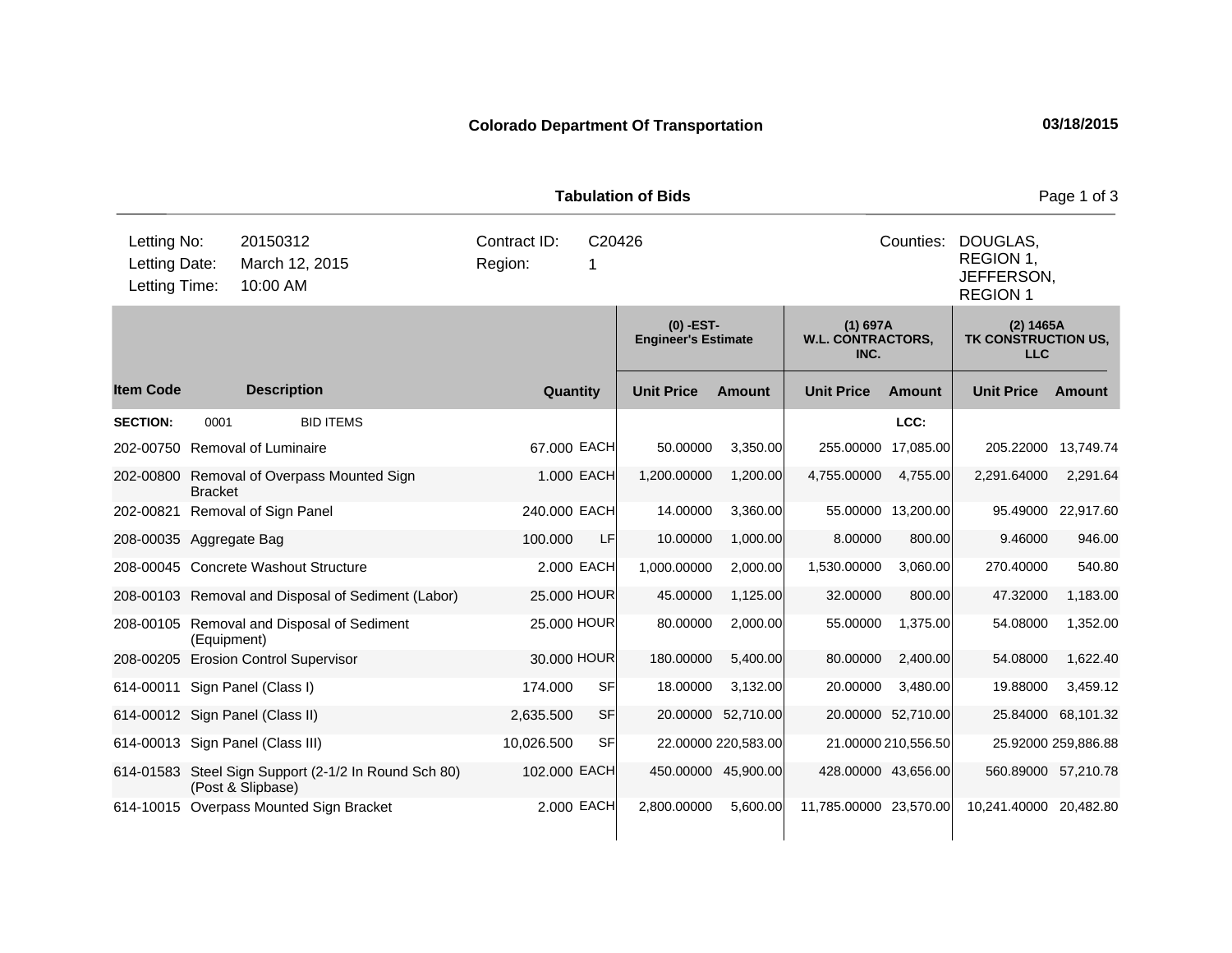|                                               |      |                      |                                                                                   |              |            | <b>Tabulation of Bids</b>                 |               |                                                |                                                        |                                                | Page 2 of 3 |
|-----------------------------------------------|------|----------------------|-----------------------------------------------------------------------------------|--------------|------------|-------------------------------------------|---------------|------------------------------------------------|--------------------------------------------------------|------------------------------------------------|-------------|
| Letting No:<br>Letting Date:<br>Letting Time: |      |                      | 20150312<br>Contract ID:<br>C20426<br>March 12, 2015<br>Region:<br>-1<br>10:00 AM |              |            |                                           |               | Counties:                                      | DOUGLAS,<br>REGION 1,<br>JEFFERSON,<br><b>REGION 1</b> |                                                |             |
|                                               |      |                      |                                                                                   |              |            | $(0)$ -EST-<br><b>Engineer's Estimate</b> |               | $(1)$ 697A<br><b>W.L. CONTRACTORS,</b><br>INC. |                                                        | (2) 1465A<br>TK CONSTRUCTION US,<br><b>LLC</b> |             |
| <b>Item Code</b>                              |      | <b>Description</b>   |                                                                                   | Quantity     |            | <b>Unit Price</b>                         | <b>Amount</b> | <b>Unit Price</b>                              | <b>Amount</b>                                          | <b>Unit Price</b>                              | Amount      |
| <b>SECTION:</b>                               | 0001 |                      | <b>BID ITEMS</b>                                                                  |              |            |                                           |               |                                                | LCC:                                                   |                                                |             |
| 620-00020 Sanitary Facility                   |      |                      |                                                                                   |              | 2.000 EACH | 1,800.00000                               | 3,600.00      | 610.00000                                      | 1,220.00                                               | 676.00000                                      | 1,352.00    |
| 626-00000 Mobilization                        |      |                      |                                                                                   | 1.000        | L S        | 30,000.00000                              | 30,000.00     | 7,100.00000                                    | 7,100.00                                               | 40,560.00000                                   | 40,560.00   |
| 626-01000 Public Information Services         |      |                      |                                                                                   | 1.000        | L S        | 6,000.00000                               | 6,000.00      | 7,601.00000                                    | 7,601.00                                               | 8,112.00000                                    | 8,112.00    |
| 630-00007 Traffic Control Inspection          |      |                      |                                                                                   | 45.000       | <b>DAY</b> | 180.00000                                 | 8,100.00      | 160.00000                                      | 7,200.00                                               | 60.84000                                       | 2,737.80    |
| 630-00012 Traffic Control Management          |      |                      |                                                                                   | 85.000       | <b>DAY</b> | 650.00000                                 | 55,250.00     | 1,119.00000 95,115.00                          |                                                        | 687.93000                                      | 58,474.05   |
|                                               |      |                      | 630-80341 Construction Traffic Sign (Panel Size A)                                | 16.000 EACH  |            | 40.00000                                  | 640.00        | 45.00000                                       | 720.00                                                 | 13.52000                                       | 216.32      |
|                                               |      |                      | 630-80342 Construction Traffic Sign (Panel Size B)                                | 38.000 EACH  |            | 50.00000                                  | 1,900.00      | 22.00000                                       | 836.00                                                 | 13.52000                                       | 513.76      |
|                                               |      |                      | 630-80343 Construction Traffic Sign (Panel Size C)                                |              | 8.000 EACH | 60.00000                                  | 480.00        | 26.00000                                       | 208.00                                                 | 13.50000                                       | 108.00      |
|                                               |      |                      | 630-80344 Construction Traffic Sign (Special)                                     | 160.000      | <b>SF</b>  | 20.00000                                  | 3,200.00      | 49.00000                                       | 7,840.00                                               | 16.06000                                       | 2,569.60    |
|                                               |      |                      | 630-80355 Portable Message Sign Panel                                             |              | 2.000 EACH | 2,500.00000                               | 5,000.00      | 4,955.00000                                    | 9,910.00                                               | 7,503.60000                                    | 15,007.20   |
|                                               |      | Arrow Panel (C Type) | 630-80358 Advance Warning Flashing or Sequencing                                  |              | 3.000 EACH | 2,000.00000                               | 6,000.00      | 1,453.00000                                    | 4,359.00                                               | 1,014.00000                                    | 3,042.00    |
| 630-80360 Drum Channelizing Device            |      |                      |                                                                                   | 20.000 EACH  |            | 22.00000                                  | 440.00        | 15.00000                                       | 300.00                                                 | 20.28000                                       | 405.60      |
| 630-80380 Traffic Cone                        |      |                      |                                                                                   | 400.000 EACH |            | 8.00000                                   | 3,200.00      | 8.00000                                        | 3,200.00                                               | 13.52000                                       | 5,408.00    |
| 630-85041 Mobile Attenuator                   |      |                      |                                                                                   | 85.000       | <b>DAY</b> | 300.00000                                 | 25,500.00     |                                                | 731.00000 62,135.00                                    | 196.04000                                      | 16,663.40   |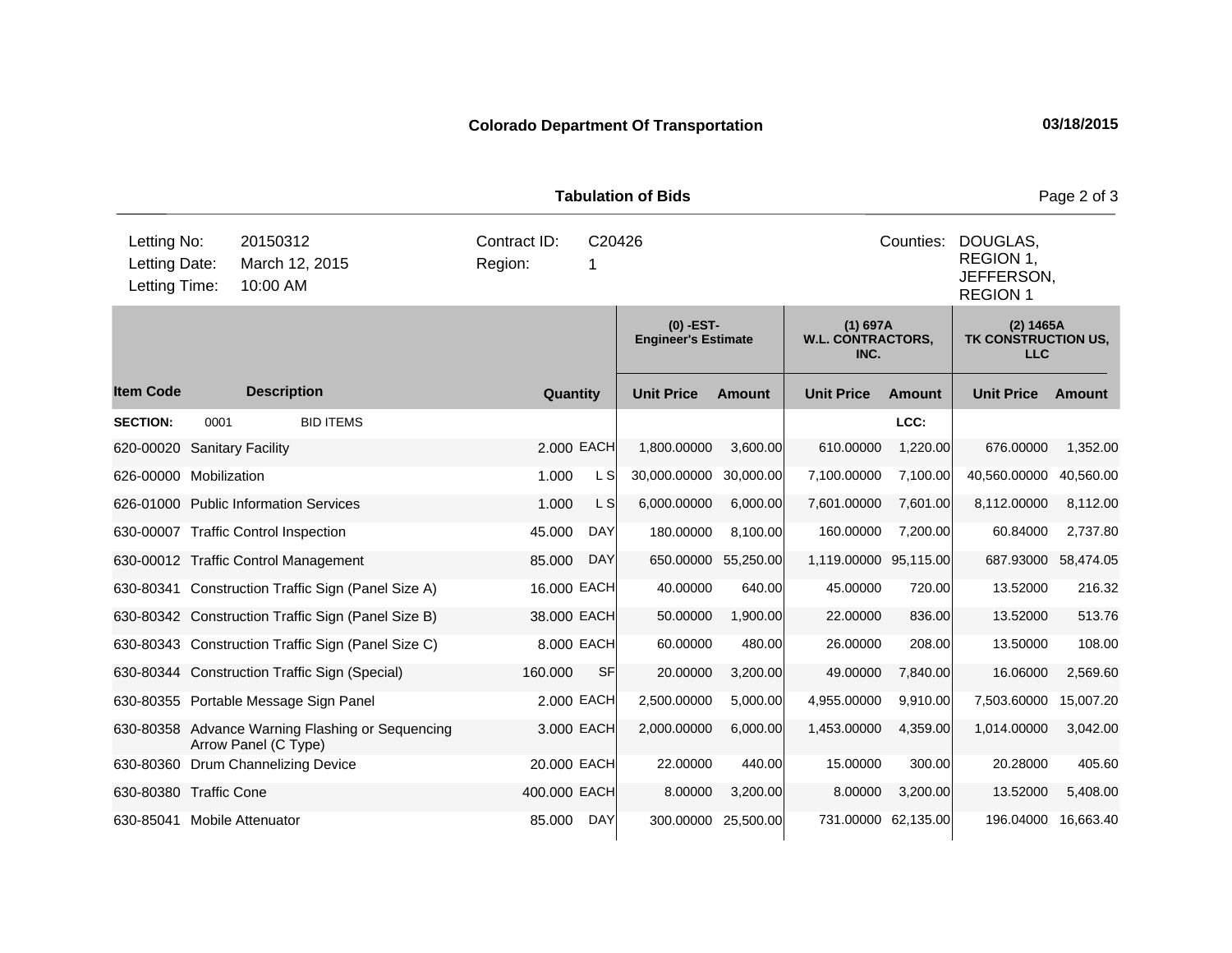|                                               |                                        |                         | <b>Tabulation of Bids</b>                 | Page 3 of 3                                    |                                                        |
|-----------------------------------------------|----------------------------------------|-------------------------|-------------------------------------------|------------------------------------------------|--------------------------------------------------------|
| Letting No:<br>Letting Date:<br>Letting Time: | 20150312<br>March 12, 2015<br>10:00 AM | Contract ID:<br>Region: | C <sub>20426</sub>                        | Counties:                                      | DOUGLAS,<br>REGION 1,<br>JEFFERSON,<br><b>REGION 1</b> |
|                                               |                                        |                         | $(0)$ -EST-<br><b>Engineer's Estimate</b> | $(1)$ 697A<br><b>W.L. CONTRACTORS,</b><br>INC. | (2) 1465A<br>TK CONSTRUCTION US,<br><b>LLC</b>         |
| <b>Item Code</b>                              | <b>Description</b>                     | Quantity                | <b>Unit Price</b><br>Amount               | <b>Unit Price</b><br>Amount                    | <b>Unit Price</b><br>Amount                            |
| <b>Section Totals:</b>                        |                                        |                         | \$496,670.00                              | \$585,191.50                                   | \$608,913.81                                           |
| <b>Contract Grand Totals</b>                  |                                        |                         | \$496,670.00                              | \$585,191.50                                   | \$608,913.81                                           |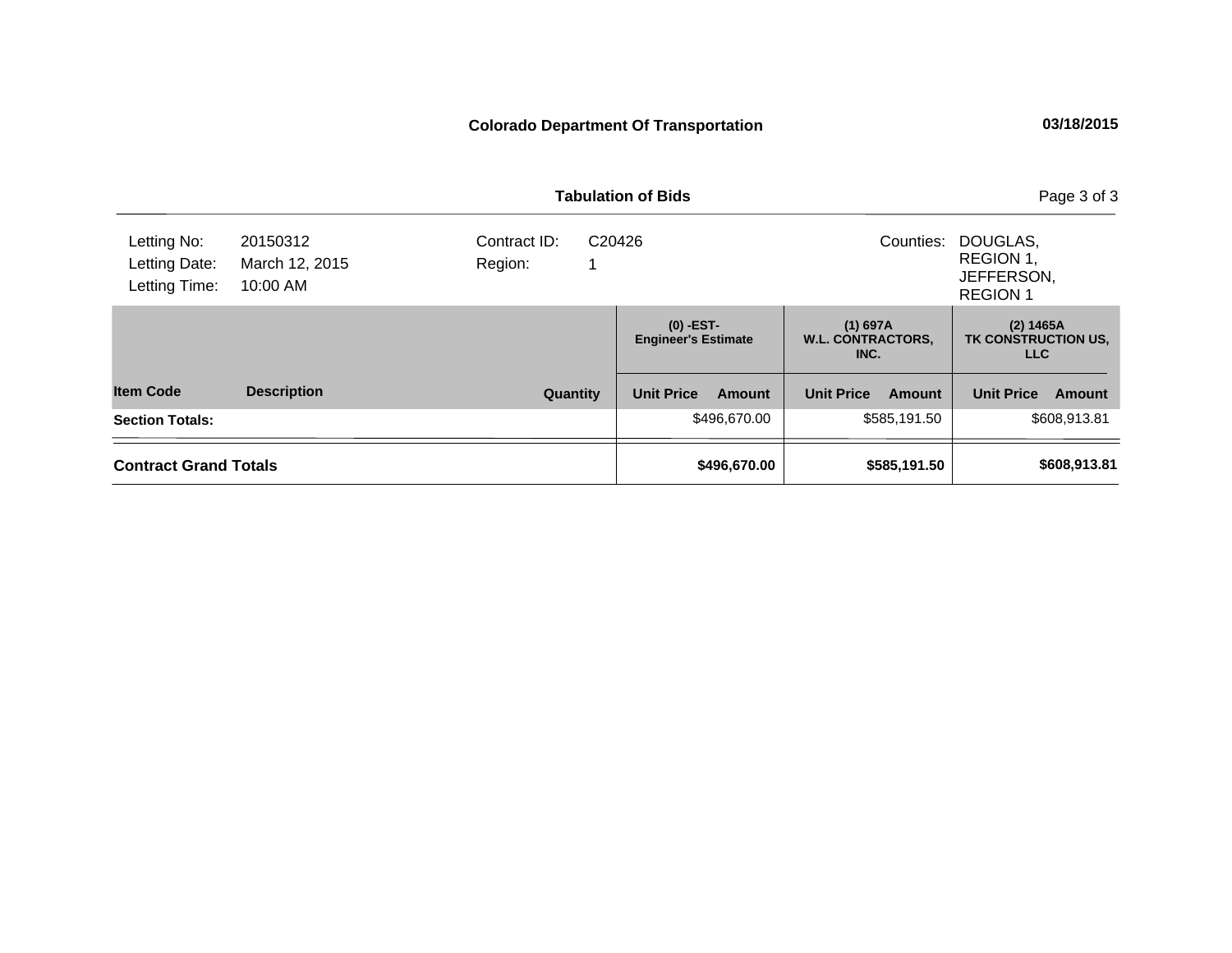**Low Bid Item Analysis Page 1 of 4** 

20150312 Contract ID: 10:00 AM Region: 1 Counties: DOUGLAS, 85 WORKING DAYS Letting Time: Contract Time:March 12, 2015 Project(s): MTCER100-225 REGION 1, JEFFERSON, REGION 1 Letting No: Letting Date: C20426

#### Contract Description:

| Line            | Item/<br><b>Description</b>                    | Quantity                                               | Estimated<br>Price | Bid Price/<br><b>Units</b> | Estimated<br>Amount | <b>Bid Amount</b> | <b>Bid Est</b><br>$\%$ | Overrun $(+)$<br>Underrun (-) |
|-----------------|------------------------------------------------|--------------------------------------------------------|--------------------|----------------------------|---------------------|-------------------|------------------------|-------------------------------|
| <b>SECTION:</b> | 0001                                           | <b>BID ITEMS</b>                                       |                    |                            |                     |                   |                        |                               |
| 0005            | 202-00750<br>Removal of Luminaire              | 67.000                                                 | 50.00000           | 255.00000<br><b>EACH</b>   | 3,350.00            | 17,085.00         | 510.00%                | 13,735.00                     |
| 0010            | 202-00800                                      | 1.000<br>Removal of Overpass Mounted Sign Bracket      | 1,200.00000        | 4,755.00000<br><b>EACH</b> | 1,200.00            | 4,755.00          | 396.25%                | 3,555.00                      |
| 0015            | 202-00821<br>Removal of Sign Panel             | 240,000                                                | 14.00000           | 55.00000<br><b>EACH</b>    | 3,360.00            | 13,200.00         | 392.86%                | 9,840.00                      |
| 0020            | 208-00035<br>Aggregate Bag                     | 100.000                                                | 10.00000           | 8.00000<br>LF              | 1,000.00            | 800.00            | 80.00%                 | $-200.00$                     |
| 0025            | 208-00045<br>Concrete Washout Structure        | 2.000                                                  | 1,000.00000        | 1,530.00000<br><b>EACH</b> | 2,000.00            | 3,060.00          | 153.00%                | 1,060.00                      |
| 0030            | 208-00103                                      | 25.000<br>Removal and Disposal of Sediment (Labor)     | 45.00000           | 32.00000<br><b>HOUR</b>    | 1,125.00            | 800.00            | 71.11%                 | $-325.00$                     |
| 0035            | 208-00105                                      | 25,000<br>Removal and Disposal of Sediment (Equipment) | 80.00000           | 55.00000<br><b>HOUR</b>    | 2,000.00            | 1,375.00          | 68.75%                 | $-625.00$                     |
| 0040            | 208-00205<br><b>Erosion Control Supervisor</b> | 30,000                                                 | 180.00000          | 80.00000<br><b>HOUR</b>    | 5,400.00            | 2,400.00          | 44.44%                 | $-3,000.00$                   |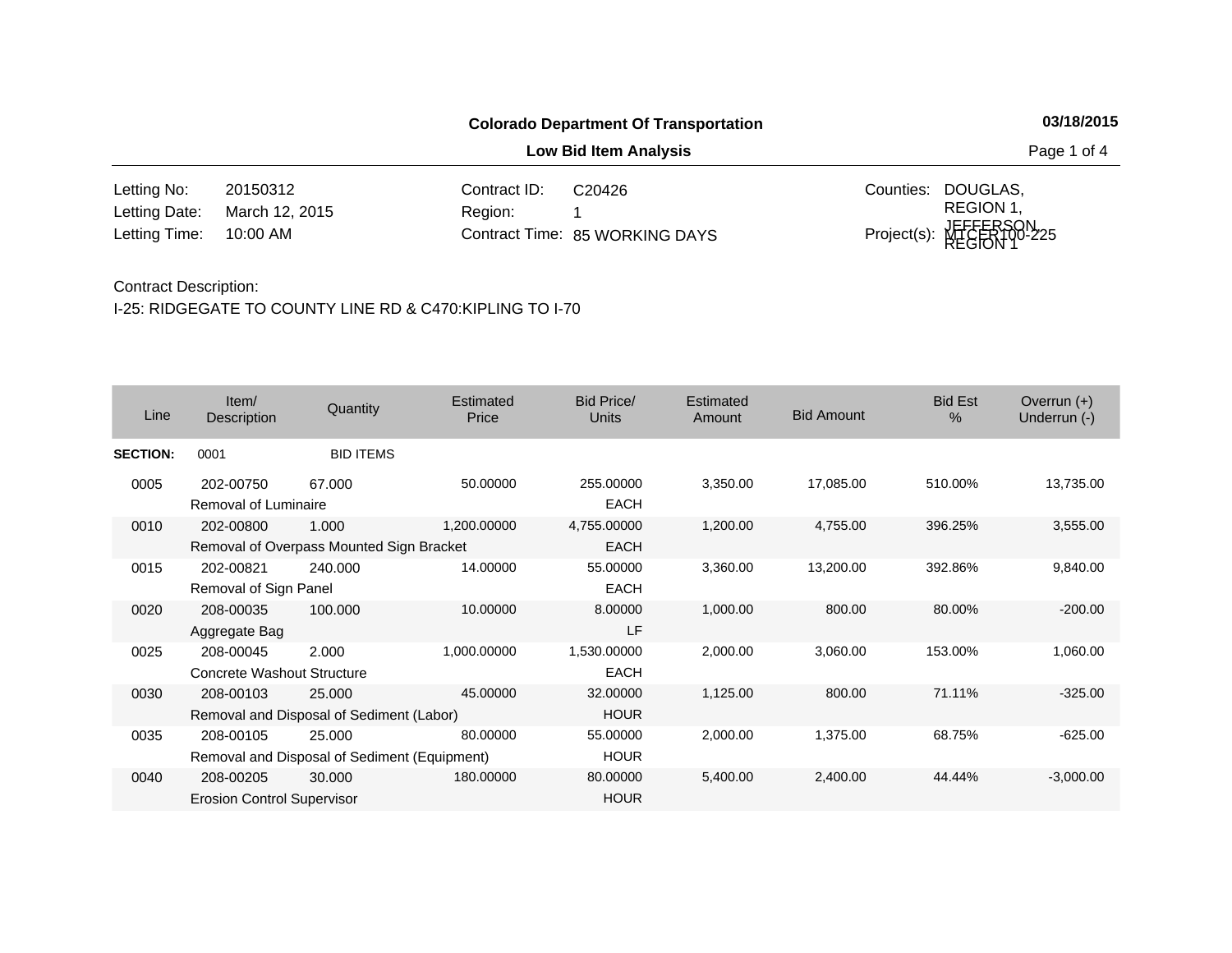**Low Bid Item Analysis Page 2 of 4** 

20150312 Contract ID: 10:00 AM Region: 1 Counties: DOUGLAS, 85 WORKING DAYS Letting Time: Contract Time:March 12, 2015 Project(s): MTCER100-225 REGION 1, JEFFERSON, REGION 1 Letting No: Letting Date: C20426

#### Contract Description:

| Line            | Item/<br><b>Description</b>                     | Quantity                                              | Estimated<br>Price | <b>Bid Price/</b><br><b>Units</b> | <b>Estimated</b><br>Amount | <b>Bid Amount</b> | <b>Bid Est</b><br>% | Overrun $(+)$<br>Underrun (-) |
|-----------------|-------------------------------------------------|-------------------------------------------------------|--------------------|-----------------------------------|----------------------------|-------------------|---------------------|-------------------------------|
| <b>SECTION:</b> | 0001                                            | <b>BID ITEMS</b>                                      |                    |                                   |                            |                   |                     |                               |
| 0045            | 614-00011<br>Sign Panel (Class I)               | 174.000                                               | 18.00000           | 20.00000<br><b>SF</b>             | 3,132.00                   | 3,480.00          | 111.11%             | 348.00                        |
| 0050            | 614-00012<br>Sign Panel (Class II)              | 2,635.500                                             | 20.00000           | 20.00000<br><b>SF</b>             | 52,710.00                  | 52,710.00         | 100.00%             | 0.00                          |
| 0055            | 614-00013<br>Sign Panel (Class III)             | 10,026.500                                            | 22.00000           | 21.00000<br><b>SF</b>             | 220,583.00                 | 210,556.50        | 95.45%              | $-10,026.50$                  |
| 0060            | 614-01583<br>(Post & Slipbase)                  | 102.000<br>Steel Sign Support (2-1/2 In Round Sch 80) | 450.00000          | 428.00000<br><b>EACH</b>          | 45,900.00                  | 43,656.00         | 95.11%              | $-2,244.00$                   |
| 0065            | 614-10015<br>Overpass Mounted Sign Bracket      | 2.000                                                 | 2,800.00000        | 11,785.00000<br><b>EACH</b>       | 5,600.00                   | 23,570.00         | 420.89%             | 17,970.00                     |
| 0070            | 620-00020<br><b>Sanitary Facility</b>           | 2.000                                                 | 1,800.00000        | 610.00000<br><b>EACH</b>          | 3,600.00                   | 1,220.00          | 33.89%              | $-2,380.00$                   |
| 0075            | 626-00000<br>Mobilization                       | 1.000                                                 | 30,000.00000       | 7,100.00000<br>L S                | 30,000.00                  | 7,100.00          | 23.67%              | $-22,900.00$                  |
| 0080            | 626-01000<br><b>Public Information Services</b> | 1.000                                                 | 6,000.00000        | 7,601.00000<br>L S                | 6,000.00                   | 7,601.00          | 126.68%             | 1,601.00                      |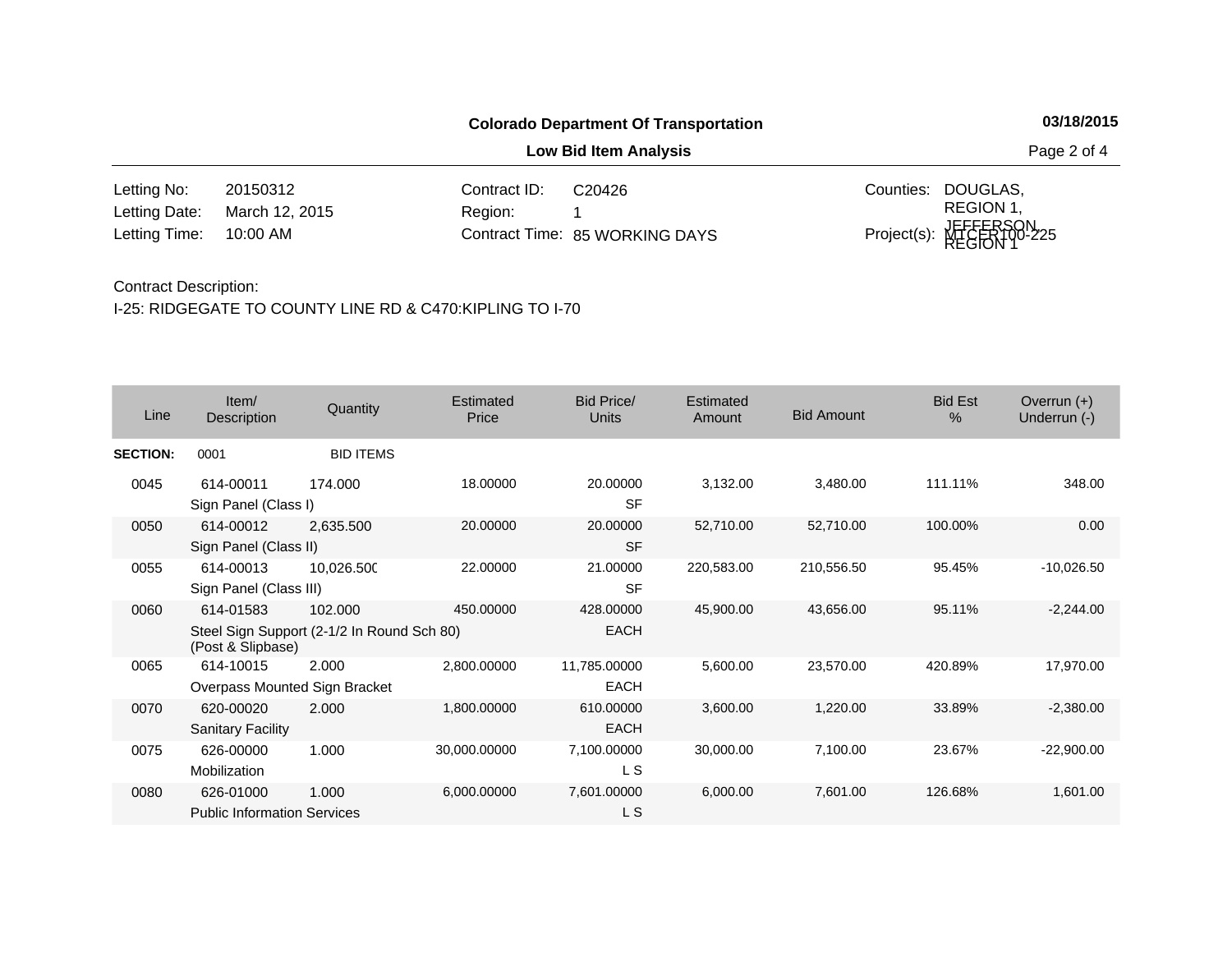**Low Bid Item Analysis Page 3 of 4** 

20150312 Contract ID: 10:00 AM Region: 1 Counties: DOUGLAS, 85 WORKING DAYS Letting Time: Contract Time:March 12, 2015 Project(s): MTCER100-225 REGION 1, JEFFERSON, REGION 1 Letting No: Letting Date: C20426

#### Contract Description:

| Line            | Item/<br><b>Description</b>                    | Quantity                                              | Estimated<br>Price | <b>Bid Price/</b><br><b>Units</b> | Estimated<br>Amount | <b>Bid Amount</b> | <b>Bid Est</b><br>$\%$ | Overrun $(+)$<br>Underrun (-) |
|-----------------|------------------------------------------------|-------------------------------------------------------|--------------------|-----------------------------------|---------------------|-------------------|------------------------|-------------------------------|
| <b>SECTION:</b> | 0001                                           | <b>BID ITEMS</b>                                      |                    |                                   |                     |                   |                        |                               |
| 0085            | 630-00007<br><b>Traffic Control Inspection</b> | 45,000                                                | 180.00000          | 160,00000<br>DAY                  | 8,100.00            | 7,200.00          | 88.89%                 | $-900.00$                     |
| 0090            | 630-00012<br><b>Traffic Control Management</b> | 85.000                                                | 650.00000          | 1,119.00000<br><b>DAY</b>         | 55,250.00           | 95,115.00         | 172.15%                | 39,865.00                     |
| 0095            | 630-80341                                      | 16.000<br>Construction Traffic Sign (Panel Size A)    | 40.00000           | 45.00000<br><b>EACH</b>           | 640.00              | 720.00            | 112.50%                | 80.00                         |
| 0100            | 630-80342                                      | 38,000<br>Construction Traffic Sign (Panel Size B)    | 50.00000           | 22,00000<br><b>EACH</b>           | 1,900.00            | 836.00            | 44.00%                 | $-1,064.00$                   |
| 0105            | 630-80343                                      | 8.000<br>Construction Traffic Sign (Panel Size C)     | 60.00000           | 26.00000<br><b>EACH</b>           | 480.00              | 208.00            | 43.33%                 | $-272.00$                     |
| 0110            | 630-80344                                      | 160.000<br><b>Construction Traffic Sign (Special)</b> | 20,00000           | 49.00000<br><b>SF</b>             | 3,200.00            | 7,840.00          | 245.00%                | 4,640.00                      |
| 0115            | 630-80355<br>Portable Message Sign Panel       | 2.000                                                 | 2,500.00000        | 4,955.00000<br>EACH               | 5,000.00            | 9,910.00          | 198.20%                | 4,910.00                      |
| 0120            | 630-80358<br>Panel (C Type)                    | 3.000<br>Advance Warning Flashing or Sequencing Arrow | 2,000.00000        | 1,453.00000<br><b>EACH</b>        | 6,000.00            | 4,359.00          | 72.65%                 | $-1,641.00$                   |